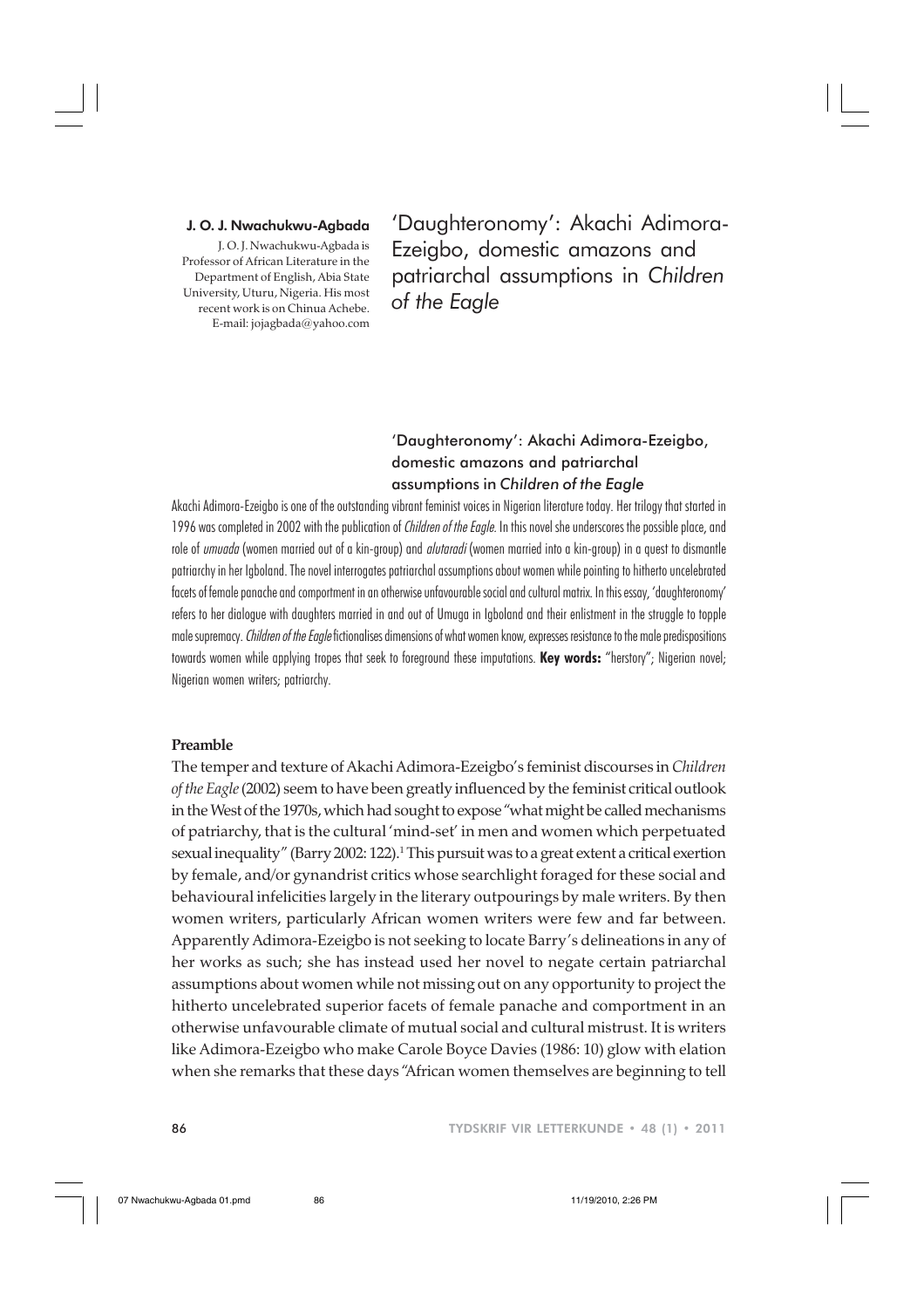their own stories." What the author has done therefore is to fictionalise dimensions of what the female elite complains against male predispositions towards them while applying tropes which seek to foreground these imputations.

## **The author: Akachi Adimora-Ezeigbo**

Akachi Adimora-Ezeigbo may have written pieces of creative writing even in her secondary school days but we never got to meet her as a writer until well into her forties, that was in the early 1990s when she had become a Senior Lecturer in the English Department of the University of Lagos. In other words, she went into creative writing more or less as a specialist in literature and must have allowed her theoretical and practical knowledge of literary techniques to have a bearing on her writing. Combining her creative writing with her traditional skills as a critic, her prose works come to us virtually 'well-made'. Currently, a full professor, she has, apart from a copious publication of critical essays, chapters and books, and poems in various journals, three collections of short stories, three children's books and four full-length novels, the first three being a trilogy.

## *Children of the Eagle* **as part of a trilogy**

Although *Children* can be read in its own right and understood on its own terms, it is still necessary to point out that the novel is the last of Adimora-Ezeigbo's trilogy of fictions centred on the generations of Umuga women spanning over a hundred years. Preceding this novel are *The Last of the Strong Ones* (1996) and *House of Symbols* (2001). The three novels are interrelated, featuring major characters, largely females, who belong to the same genealogy but who represent different prongs of the battle against patriarchy. Thus it is the same 'war of the sexes' running over generations, each generation faced with its challenges. In other words, it is 'herstory' told in three eras of pre-colonial, colonial and post-colonial settings.

In *The Last of the Strong Ones*, Ezeigbo depicts the centrality of women in the core of Umuga traditional existence before the coming of *kosiri* (the white man). What could better prove that than the fact that at this time, the four daughters of Umuga – Ejimnaka, Onyekaozuru, Chieme and Chibuka – through their activism became members of "Obuofo" (custodians of the ancestral staff, *ofo*), which was largely a male prerogative? In *House of Symbols* a daughter of one of the four "strong ones" called Ugonwanyi (Eaglewoman) is both the matriarch and the protagonist. As the author speaks of her, "Eaglewoman is a solid rock that gathers moss. Around her, green and yellow moss blossoms in a thick furry mass at all seasons […] People obey her and dance to her tune" (*House*, 99). With respect to *Children of the Eagle*, Eaglewoman is still around but having lately aged, has retreated, enabling her four daughters to prowl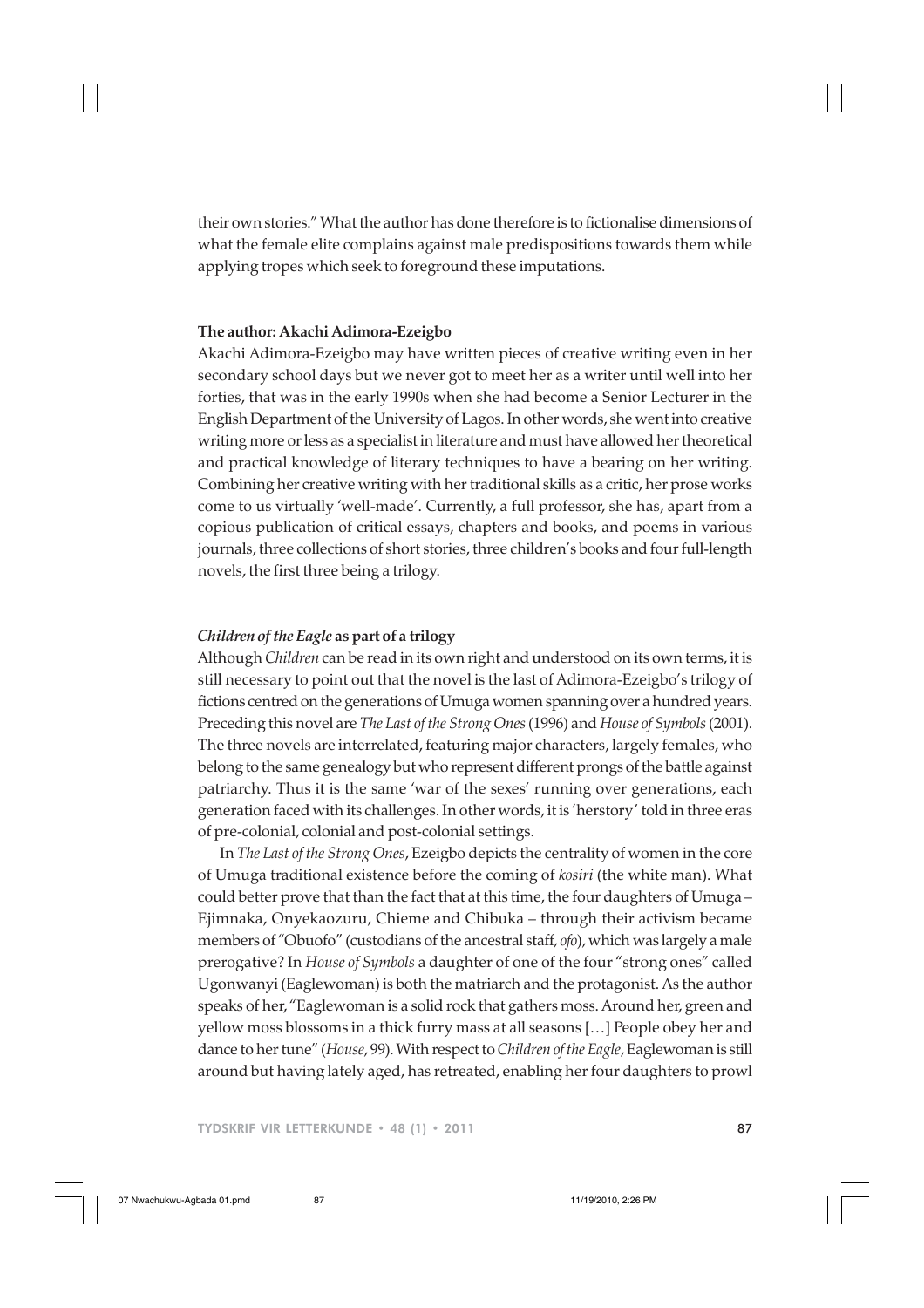about as it were. When Amara, one of the four Okwara daughters, learns that the concrete markers on the disputed land involving their family and the Umeakus may not be erected until a male child of the Okwara family is present, she roars: "Here is my mother – as old, if not older than Pa Joel and here are my big sisters and I, yet you want us to wait until my kid brother returns home or until we send for our cousins before you erect the boundary markers on the disputed land. It doesn't make much sense to me."  $(316)^2$ 

### **'Daughteronomy' and the place of daughters in Igbo culture**

The use of the neologism, 'daughteronomy' in this essay is no more than a pun on Deuteronomy of the Holy Writ of the Christians. The biblical Deuteronomy simply means 'second law', having been proposed after the laws found in the books of Leviticus and Numbers. Thus one considers as 'daughteronomy' Akachi Adimora-Ezeigbo's advocacy of an alternative proposal to the established rule of patriarchy. Like we are informed by one of the Bible commentators, the authors of Deuteronomy "placed on the lips of Moses the very discourses they themselves wanted to address to the people." (*Christian Community Bible* 2004: 217). In like manner, the author of *Children of the Eagle* places on the lips of the four daughters of Josiah ("Osai") and Ugonwanyi ("Eaglewoman"') the message of a new redemption, which can only fructify when women and the larger society are re-educated to enable the former to enjoy a more qualitative existence. It needs to be pointed out that Ezeigbo's obsession with placing *umuada* (daughters married outside Umuga, the kin-group) and *alutaradi* (women married into Umuga) at the centre of her femalist discourses is certainly due to the fact that in Igbo culture the two categories of women can be both weak and strong at the same time, depending on the amount of organisation, education and information at their disposal. *Umuada* still unmarried, are virtually silent, occasionally thought to be expendable, and often regarded as potential foreigners. Yet, in families without a son like the Okwara family, a daughter could give birth to the male heir just as Obioma does – though inadvertently – for her family. However, whether as *umuada* or *alutaradi*, they can exert sufficient force as a pressure group when they bunch together and confront improprieties or misdeeds being perpetuated by the men. It is the efficacy of this potential that Ezeigbo discovers and explores in each of her novels.

It is important to remark that the case often made of Igbo culture being rigidly male-centric is of recent origin. The Igboland of pre-colonial times, and even colonial times had an auspicious place for women. Understandably, women of the period rose to fill the place with sufficient pomp and grace, achieving considerable impact. V. C. Uchendu, one of the earliest Igbo writers on Igbo culture, remarks as follows:

The African woman regarded as a chattel of her husband, who has made a bridewealth payment on her account, is not an Igbo woman, who enjoys a high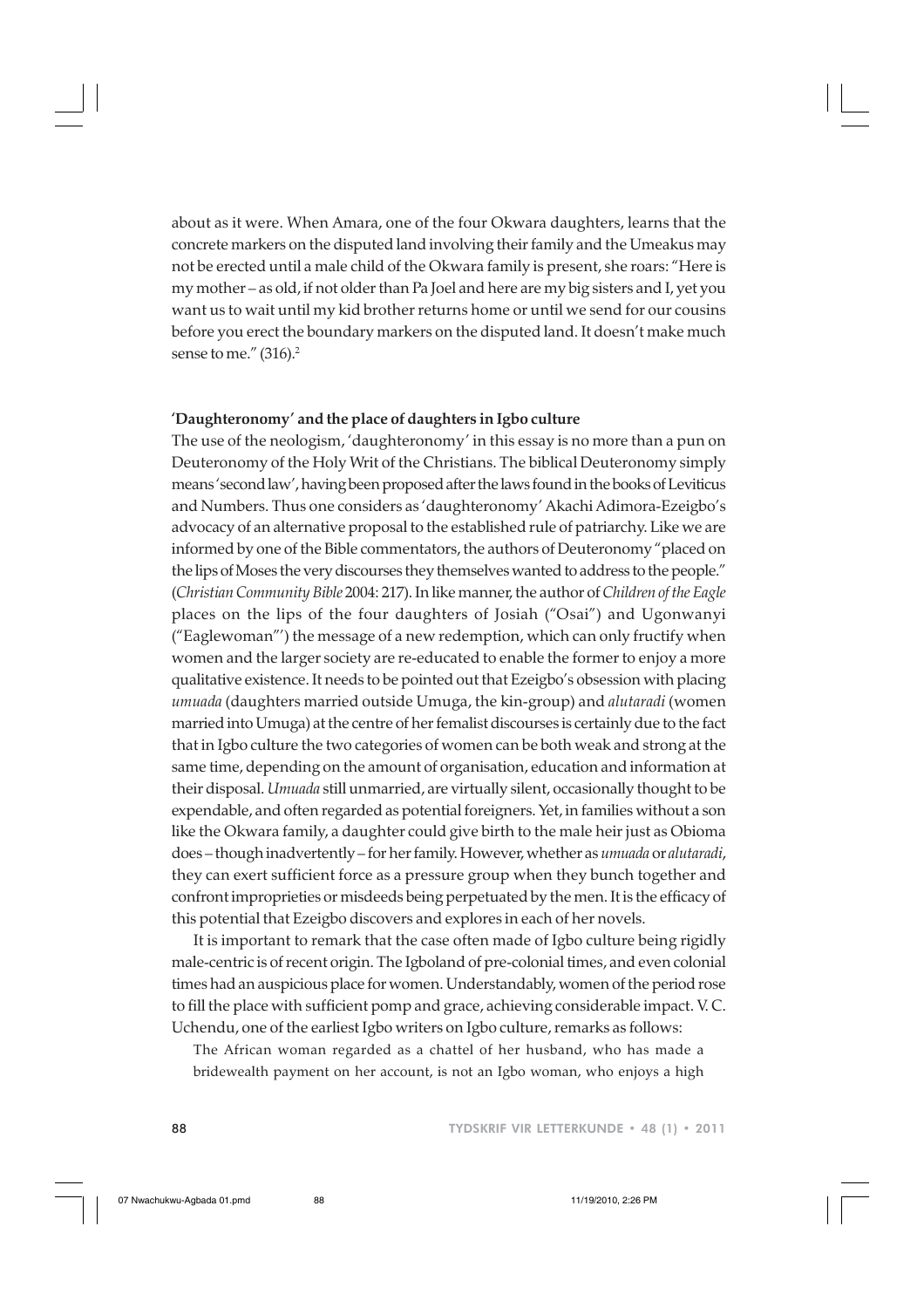socioeconomic status. She can leave her husband at will, abandon him if he becomes a thief, and summon him to a tribunal, where she will get a fair hearing. She marries in her own right and manages her trading capital and her profits as she sees fit […] [Women] can have leasehold, take titles, and practice medicine. (Uchendu 1965: 87).

A younger Igbo anthropologist, this time a female, writes in this vein:

Sex was not forced on a woman; she was constantly surrounded by children and other people […] The sanctity of motherhood meant that women were treated with respect. One woman might desire an intense relationship with her husband, another might see marital obligations as a necessary but loathsome duty. Some might abandon their relationship with their husband and shun "men and their trouble". Indigenous architecture and male/female polygyny made these choices possible. (Amadiume 1987: 114).

The reason for citing these two specialists on the Igbo culture is to show that women in Igboland had not always been a helpless sex as recent Igbo feminists are wont to paint them. As indicated earlier, women as a collective constitute a formidable force in the politics of any Igbo clan. And as I had had to state elsewhere,

In practically all Igbo communities, women in their natal villages – addressed as "umuada" or "umumgboto" – wielded legal, decisional rights comparable to those of a modern supreme court. The "umuada" were last arbiters; they equally had right to intervene, even uninvited, when they believed that there had been a miscarriage of justice. (Nwachukwu-Agbada 2006: 82).

One can in fact say that Akachi Adimora-Ezeigbo, reclining on the Igbo estimation of *umuada* and the potential of *alutaradi*, may have compelled the Okwara daughters to return to Umuga with a view to righting some of the wrongs against women in their natal domain. Although the Okwaras had returned for a few days to mark the fifth year anniversary of Osai's death, and to honour Eaglewoman, their mother, on her birthday, the task their creator set them to do, is that of re-education, of implementing her canons of 'daughteronomy'.

#### **Ten patriarchal assumptions and the feminism of re-education**

By 'patriarchal assumptions' one is referring to certain givens in Umuga which the Okwara daughters through their educative thrusts – overt and covert – come to confront headlong or come to show that they need not exist in a particular manner. At each turn they experience these assumptions, they repudiate them or challenge their illogical substructure.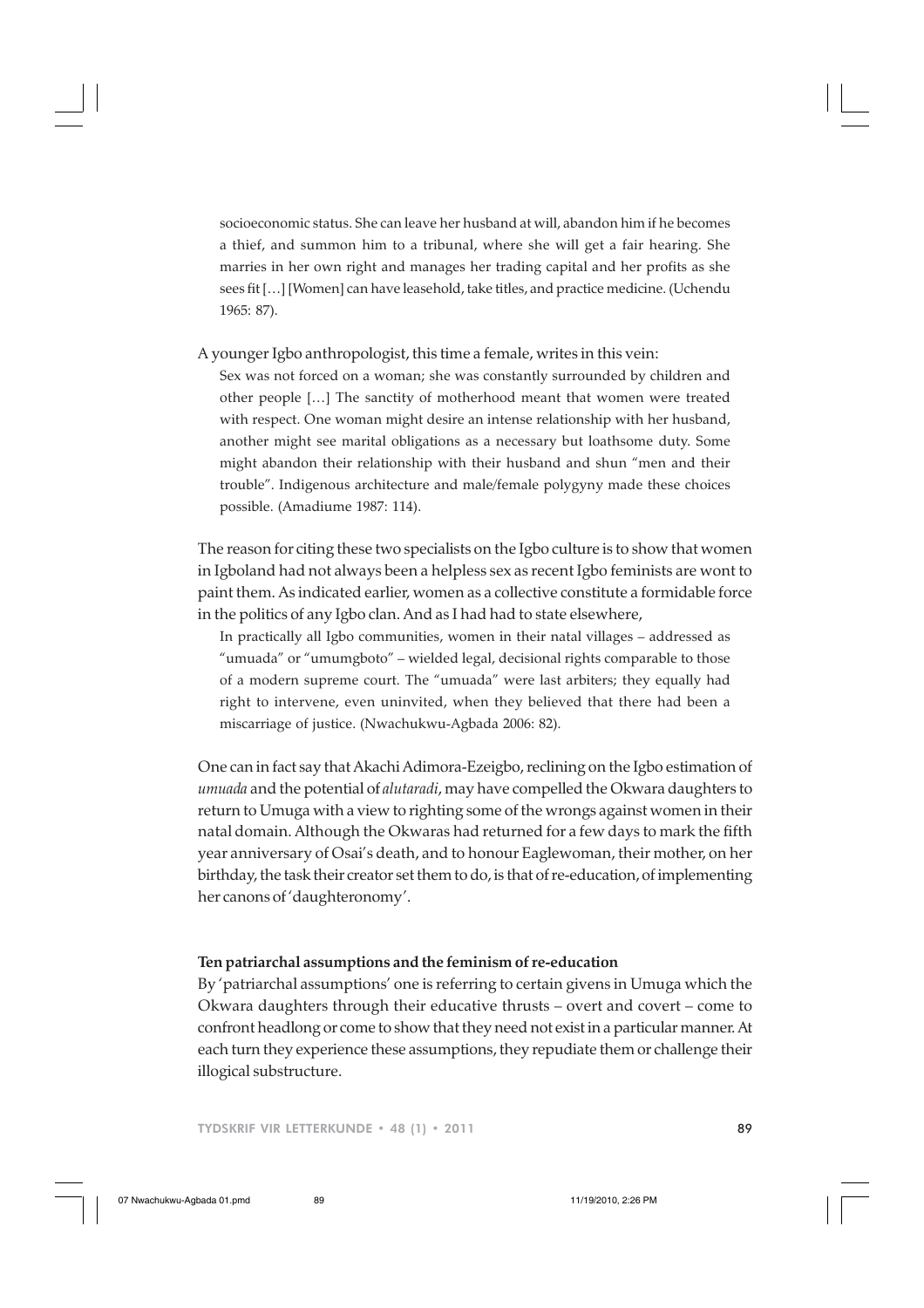The first of the assumptions is that brute strength matters. The daughters take up the challenge of destroying such an assumption. The activities of the Umeaku sons in uprooting boundary markers between their land and Osai's show that they believe that raw strength is supreme. "That evening," Eaglewoman reports to her daughters, "they stalked this piece of land like beasts of prey, killed and uprooted all the markers. Their shouts of abuse filled the air, some of it directed at me personally, the rest at my departed husband." (71).

The Umeaku sons did what they did because there was no male in the Okwara family strong enough to challenge them. In a tone of helplessness Eaglewoman, now ageing, laments: "What could I do? I have no husband or grown son to fight for me?" (71). However, the Okwara domestic amazons take up the challenge. We are informed "Nnenne bites her lips in an effort to suppress her rising anger" (72). Ogonna, the eldest daughter, "clenches her hand as if preparing to punch someone." On the part of Obioma, she shakes "her head in disgust at the sight before them, wondering how anyone could commit such a senseless act" while Amara is said to have shouted 'Hey' twice "in utter disbelief" (72). These gestures show how impassioned injustice can be, whether it is directed at a male or a female, whether one has sufficient physical strength to fight it or not.

The second assumption is that "women are not permitted to approach *Ogunano Ezeala* directly or address the council." Eaglewoman expresses this fear in front of her children who are bent on calling the Umeaku sons to order. Eaglewoman may have been an adventurous woman beyond the manner women in her younger days carried themselves about, particularly with respect to economic independence and moderating her husband, in old age she seems to have turned male-centric, pleading for calm and readily turning the other cheek as it were. However, "children of the eagle" challenge her new frame of mind. They not only reject their mother's notion, they equally turn down the suggestion that Pa Joel represent them before *Ogunano*. Amara cries, "At this time and age women are not allowed to approach a group set up to keep peace in the town?" (74). Nnenne insists that "we must direct our grievance straight to these men" (74).

Soon an idea is struck. Their solution is brainpower, the use of the word. They construct a letter, which ensures that "we'll communicate with them directly as well as have a record of our petition and our demand for justice in case we need to go beyond the council to seek justice at a later date." (74). Earlier Nnenne had said to the other daughters, "I assure you that if justice fails to materialize at this level [*Ogunano*], we'll take the case to court" (74). Much later in the story, their letter wins for them a permanent solution to the land matter between them and the Umeakus. The solution is the erection of permanent markers on the boundary between the two lands. The answer to the land dispute – erection of pillars separating the two parcels of land – was suggested by the Okwara daughters in the letter to *Ogunano Ezeala*. Thus the claim by one of the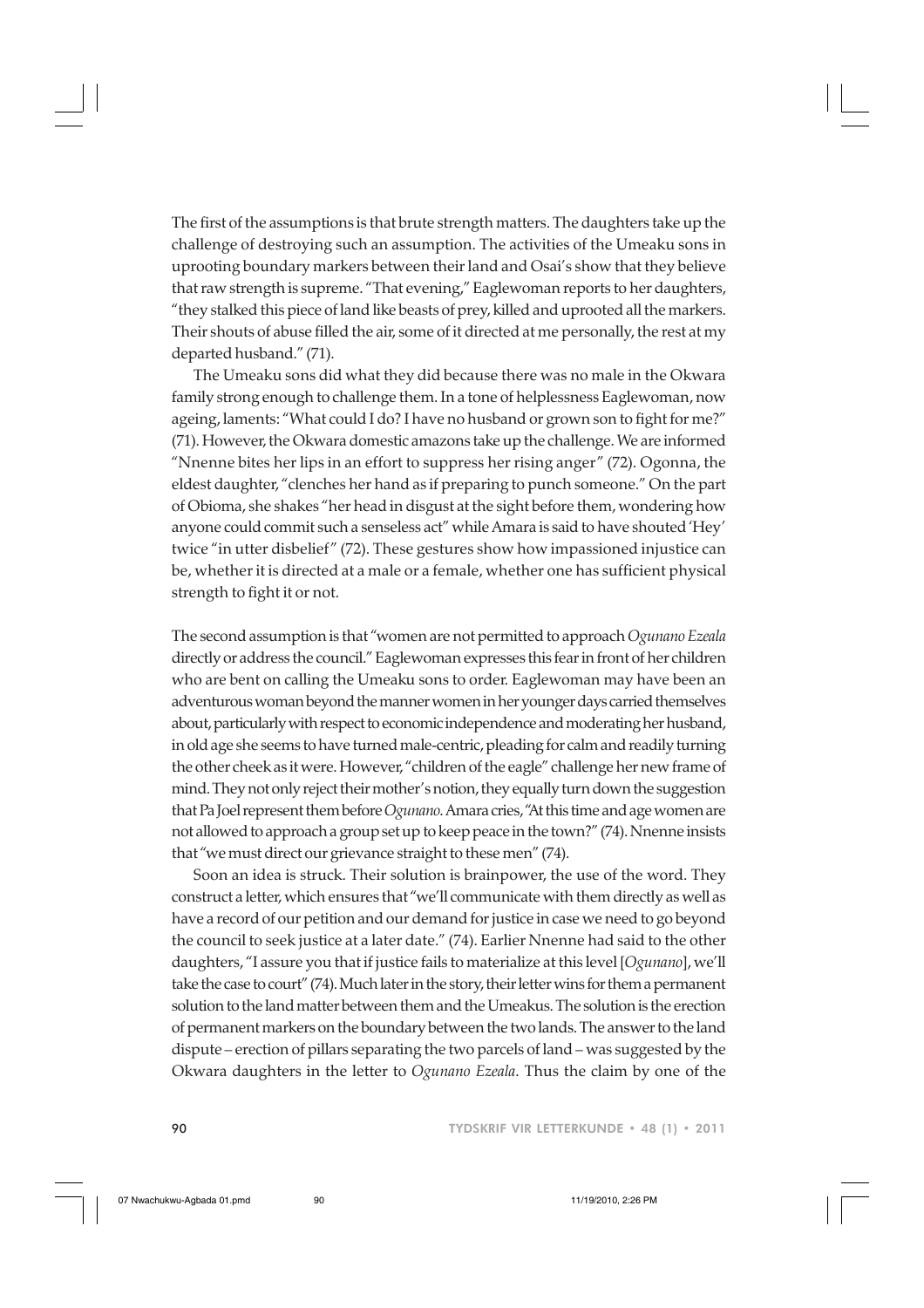representatives of *Ogunano* that the four sisters "acted like men" (315) is faulty; instead they acted like women! The reason is that men would have first resorted to the use of brawn rather than brain before settling for a compromise in the end.

The third assumption is that in land matters, males must be present before a land case can be resolved. This is another patriarchal claim, which the Okwara sisters are determined to debunk. At the erection of the permanent pillars on the disputed lands, a representative of *Ogunano* insists on Nkemdirim, the male heir to the Okwara family, being present. When he learns from Eaglewoman that "my son has not returned home yet," he retorts: "He should be here while the markers are being erected." The daughters are incensed. Nnenne speaks on behalf of the other sisters: "He's only a child and there are five of us present to represent the family." However, as far as the emissary of peace is concerned, this is not enough. For him, not even ten women are equivalent to a man! Grunts the representative, "Your brother may be a child but he is a male. The land in question belongs to him: it is his inheritance. Whoever hears that land issues are settled in the presence of women in Umuga?" (315).

Knowing that this is a battle he could never win, the representative quickly accepts the exit provided by Pa Joel with his smooth speech:

Ogunano Ezeala knows and you too know that there is no difference between the Okwara family and my own family. I have been like a father to all his children since Okwara rejoined the ancestors. I represent them in everything and have often spoken for them in the meetings of Ogunano Ezeala, especially as the only son of the family is still a minor. (315).

The representative's quick acceptance of Pa Joel's suggestion indicates that patriarchy is losing out. Thus the compromise that "you [Pa Joel] will act as the family's representative as well as Ogunano Ezeala's is only a face-saving device. Any wonder that upon the exit of Pa Joel and the other emissaries of peace, Amara, *l'enfant terrible* of the family, asks: "How can one have respect for a tradition that denies women the right to be treated decently as human beings?" (317).

Fourthly, patriarchy assumes that a son is more valuable than all daughters added together. As already indicated during our discourse on the peace mission of *Ogunano Ezeala*, the verbal as well as body language of its chief representative is that in land matters a son could be more important than many daughters put together. However, the fretting by Eaglewoman over Nkemdirim's non-return to participate in the family celebrations of end of that year seems to insinuate that a son is more valuable than daughters. For instance, on hearing that Nkemdirim had been involved in a motor accident even if not fatal, "Eaglewoman slumps sideways: her head falls against the arm of the chair." (373).

TYDSKRIF VIR LETTERKUNDE • 48 (1) • 2011 **91 PM 100 PM 100 PM 100 PM 100 PM 100 PM 100 PM 100 PM 100 PM 100 PM 100 PM 100 PM 100 PM 100 PM 100 PM 100 PM 100 PM 100 PM 100 PM 100 PM 100 PM 100 PM 100 PM 100 PM 100 PM 100 PM**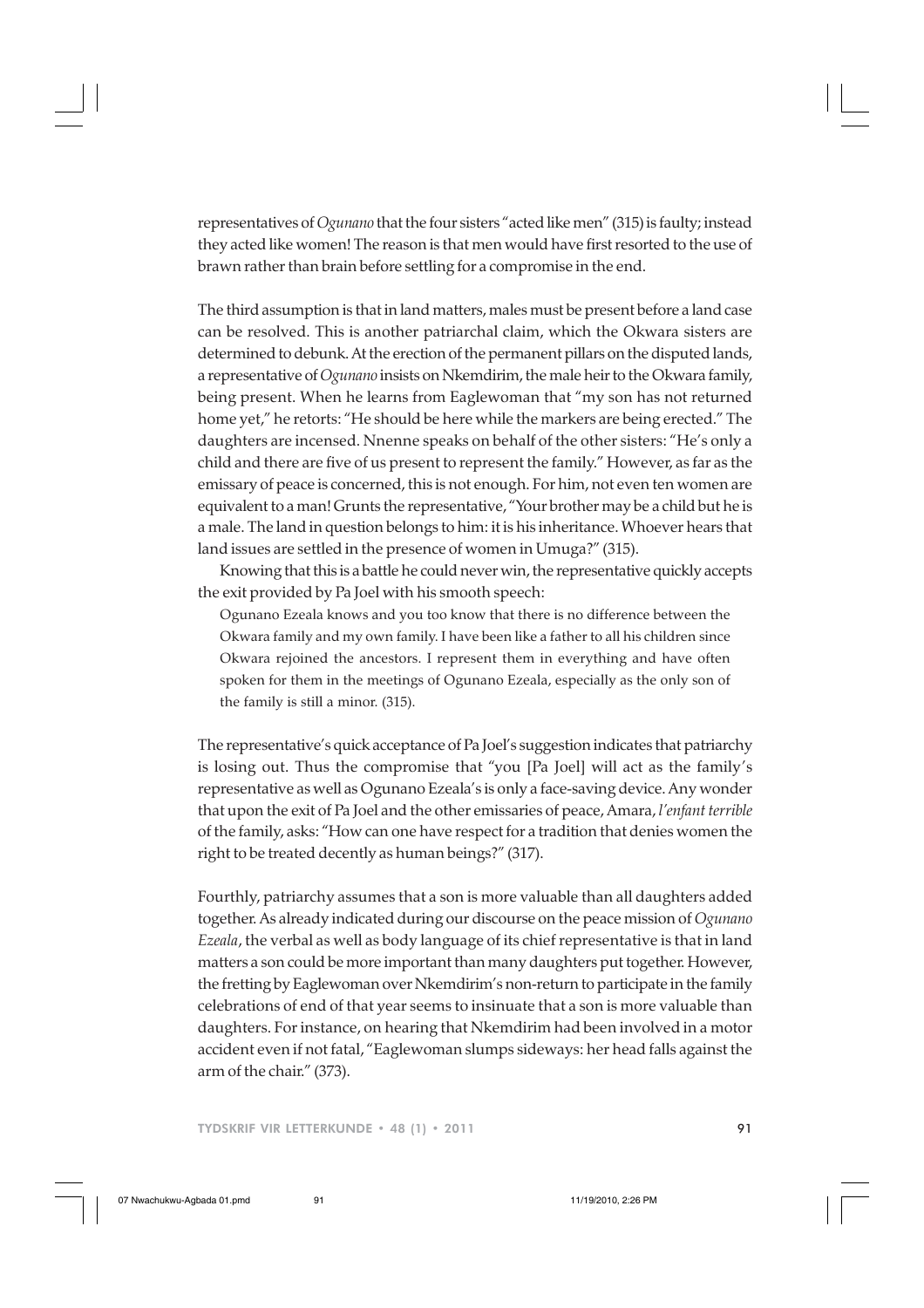Yet Nkemdirim is still an adolescent, a schoolboy. The expectation of the family is that the future fortunes of the family rest with his survival and longevity. Thus the news of the accident involving Nkemdirim is a big blow to Eaglewoman in particular as she bears the greatest pain with regard to the family inheritance. Yet Nkemdirim is the biological son of one of the Okwara sisters, adopted as it were by Eaglewoman as one of her direct children, having beguiled the people or so she thought. The daughters are all accomplished: they erect a storeyed building at the Osai compound and install a generator, drive their own cars and ensure luxury all around them. Chiaku can afford to return for the family festivities from England with her white boyfriend in tow. Although one may say that Eaglewoman's worry is the way a woman is supposed to feel if she is about to lose a child, any child, she is certainly worried because of the threat of losing a family heir. Upon hearing from Nkemdirim that he is after all safe and alive, Eaglewoman quickly pays a visit to Osai's grave and intones: "Osai, our son is alive and well." (397).

The fifth assumption is that an 'Okoroigwe' or indeed heroism is a male affair. Aziagba, the grandmother of the four sisters used to tell them stories about the war, which the white people "waged against Umuga people" (328). They were stories "about the exploits of our ancestors Obiatu and Okoroji, the War Commander of Umuga." So moved was Nnenne that years later she was to write *The Epic of Okorigwe*, Okorigwe being another name for Okoroji, "the legendary figure in Umuga tradition whose story makes the head swell with wonder and admiration." He is said to have had the strength of a demigod in whose names songs were composed.

However, at the height of Aziagba's excitement as she narrated the Okorigwe tales, Nnenne was to ask her grandmother if there had not been "female heroes – heroines" or put more directly, "Was there no female Okorigwe?" (329). The grandmother answers rather innocently that she does not "remember any female Okorigwe." But Nnenne is striving to make the point that whereas in Igbo cosmogony "things in the universe stand in pairs […] if something stands, another like it stands next to it to complement it" (330), the impression is often given that all heroic acts are of male origin. Yet "a woman who wishes to live a fulfilled life expends her time fighting many battles: winning some, losing some." (330).

Thus Obuofo Day is for these domestic amazons, a fulfilled and fulfilling one as their ancestresses – the four *oluada* – were honoured. For the sisters it is a day of restitution for the 'female Okorigwes' of Umuga. Nnenne had earlier promised herself that she "would go in search of a female Okorigwe because she was convinced she existed." On the one hand, "if she did exist, then I must find her, I must excavate her and bring her to limelight like her male counterpart," and on the other, "if indeed she did not exist, then I would invent her – create her in my stories, in my writing" (329). Luckily the Obuofo Day partially fulfils that dream. This is because it is on this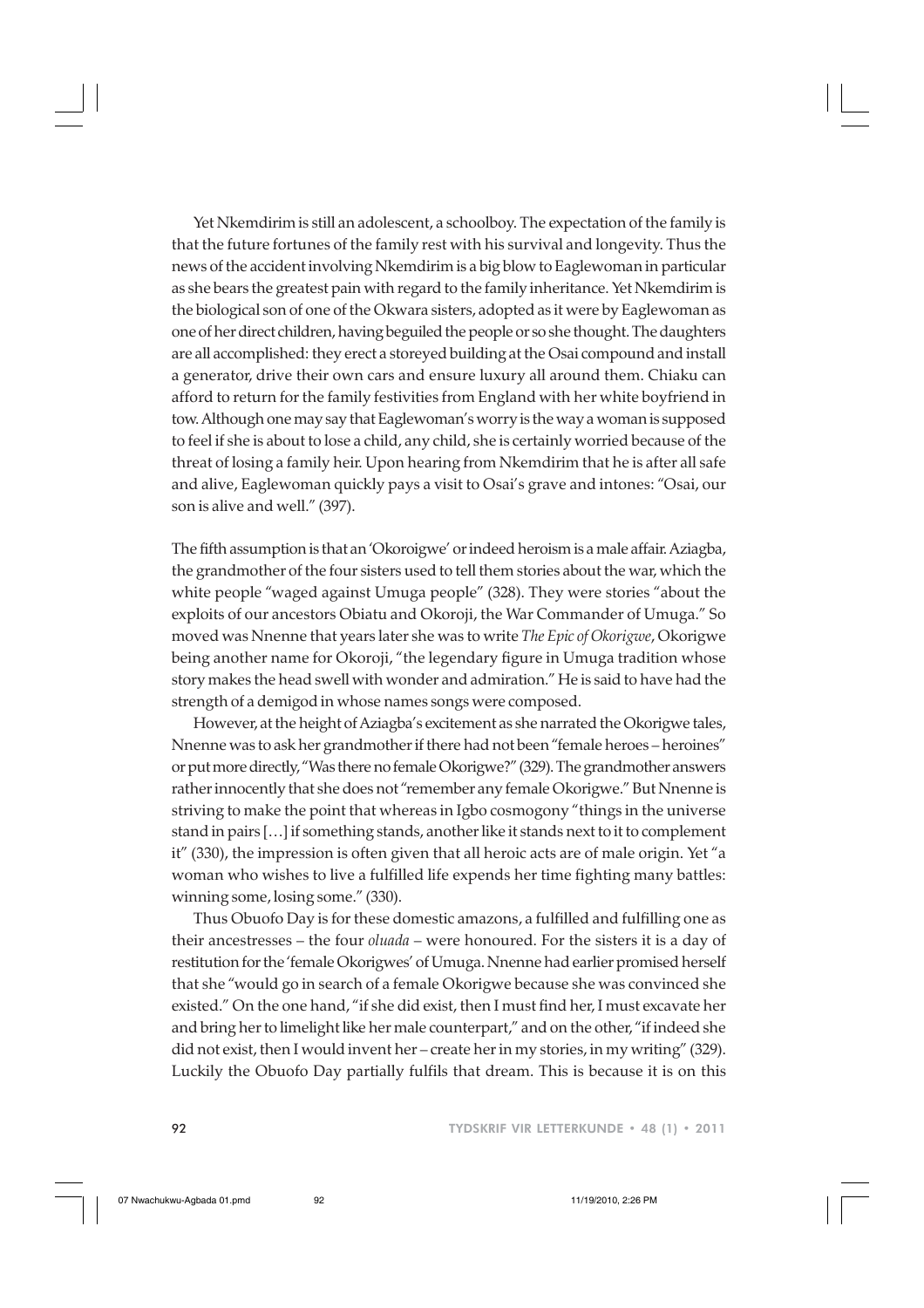occasion that the four *Oluada* "who deserve honour have been formally honoured at last." It is at this ceremony that the Eze of Umuga confers "posthumous chieftaincy titles on both male and female Obuofo who led Umuga with wisdom more than half a century ago. They died in the service of their fatherland." (302).

Sixthly, it is expected by patriarchy that women must not nurture individual character. It is in fact a factor of their subservient places in their family that the *alutaradi* (women married into Umuga) "bunch together, wear the same clothes, hoping that sheer number might do the trick" (101). In other circumstances already pointed out above, bunching together would work, but in a calm, peaceful climate of everyday life, Nnenne, the voice currently criticising Umuga women for dressing alike, cajoles their "herd mentality". The truth is that most Umuga women are ensconced in the "prison of low self-esteem, which blights their psyche. Submerged by culture, women inevitably become self-effacing, lacking self-confidence." (101). It then suits the men if women "abhor individual action or self-determination." (101).

The women's low self-esteem, coupled with their low education, makes it difficult for them to realize themselves fully in the utmost sense of the expression. For instance, they hardly knew the best way to "cook vegetables without losing the vitamins." (102). Ogonna, the eldest of the Okwara sisters, is up to teach some Umuga women who visit them how best to prepare vegetables, "depending on […] whether you want them crunchy or soft." (102).

Their poor life-styles are responsible for the way the women look. In the presence of the four daughters of Okwara whose looks are clearly different, one Umuga woman could not help to remark: "Take a look at your bodies; they exude oil. Not a wrinkle on any of your faces." (108). For such a remark to be made, it is likely that the female guests and the Okwara sisters may have been within the same age bracket. Another Umuga woman observes: "Take a look at my *kpakiri-kpakiri* skin; it is hard and rough like the bark of a tree." The four sisters educate the village women on how to eat healthily and exercise regularly for "the body to remain youthful" since if the "body is well cared for, it rebuffs the attack of invading diseases." (110).

The seventh assumption by the regime in Umuga that the author sets herself the task of disproving is that it is a man's prerogative to enjoy sex. She does this through the re-education of women on the principles of sexual enjoyment. Nnenne advises the rural women to be sure that in bed none must allow her husband "to grab all the pleasure" because "the pleasure is not all his. You have a right to some of it. You should ensure that you get it, or there should be no business at all." (113). One woman confesses of her own experience whenever she is in an act with her husband: "my spirit stands aside to watch […] like the ghost of a newly dead person […] watching the funeral rites." (113). A heart-to-heart talk takes place between the Umuga women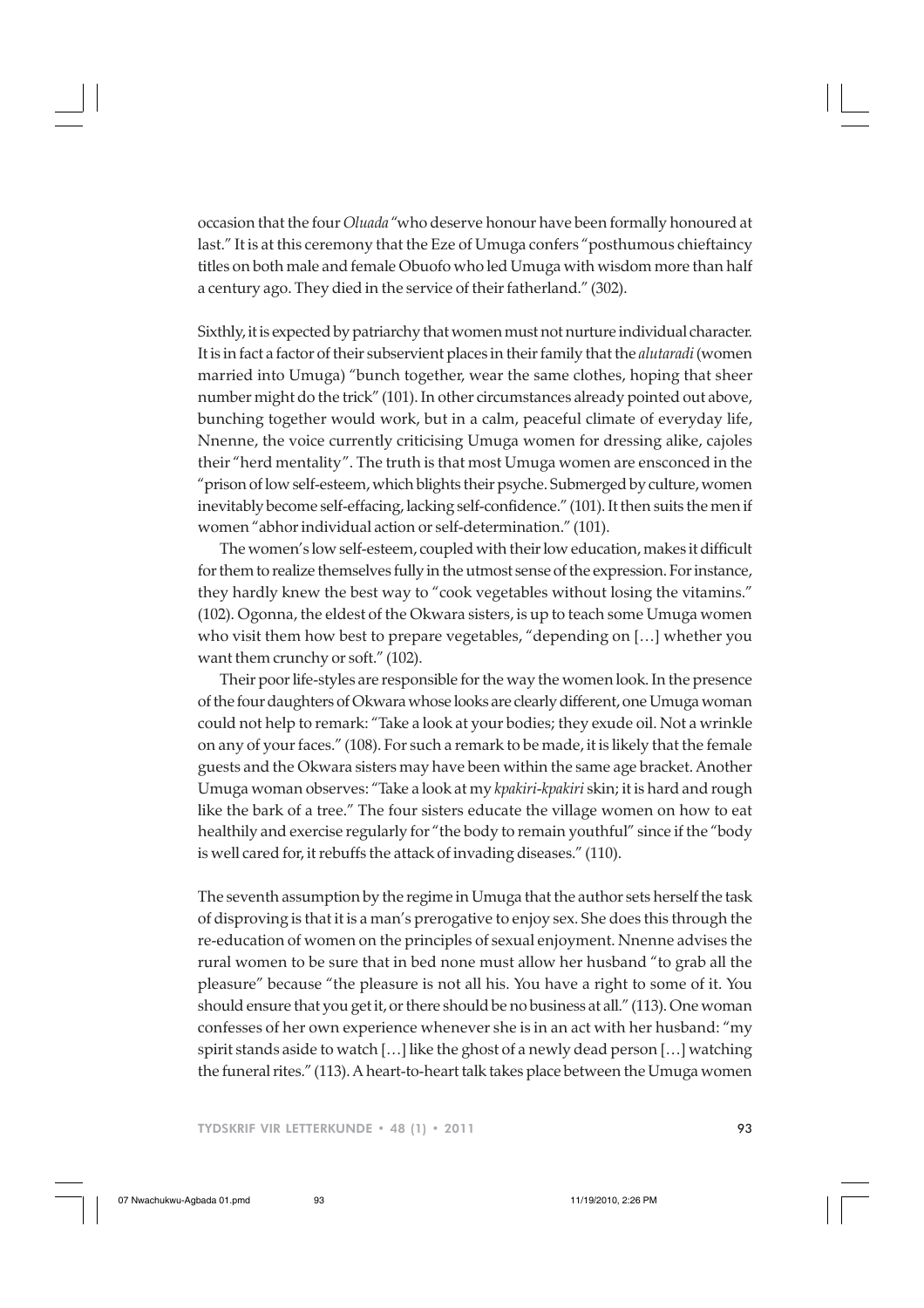and the "daughters of Obidiegwu Okwara" on how to improve sex enjoyment within marriage. The women's vote of thanks rendered by the vocal Akuoma is evidence that some re-education has taken place: "We thank you again for what we learnt today. Tonight, when I throw my right leg and then the left one at my husband, and reach out to him with my arm, I will be properly armed to defeat his astonishment or disapproval. I may even go further than that and lick his lips." (117).

Part of the re-education is, eighthly, the emphasis the Okwara sisters place on women's economic independence. "We urge each one of you to find something to do to generate income for yourself so that you can take care of yourself and your children…" (118). This is because as Aziagba would say: "a woman who waits for a man or a husband to supply her needs, ends up cooking only water in her pot." (119). And of course with economic independence a woman can easily assert total control over her body, as to how and when it is to be used.

Part of the strategy for the maintenance of patriarchy is fear, particularly among women and children in Umuga. Thus when a bull is on the rampage, it is widely believed that Osai's ghost is loose, and moreover on the warpath. In recent times, every now and then an unknown creature haunts Osai's home. This creature comes in the dark and "nobody in this house knows what it is; we only hear its cry. We are too frightened to try to find out what it is" (162). Patriarchy encourages fear and superstition because that is part of its method to keep the women and children in their places. In the case of the experience of the Okwara family, rather than come to their help by really locating the source of the "frightening and earth-shaking crises," some (particularly men) are saying that "[Osai's] spirit inhabits this wild creature and harasses the neighbourhood." (162).

However, on another day when "the roar of the beast" is heard again, the domestic amazons, their mother and Okon, their male servant, take the bull by the horns by going after the creature! Incidentally they discover that it is indeed a bull belonging to a shrine in another village that may have gone berserk.

The ninth assumption is that when a man dies, it is the wife that should be held accountable. An assumption of patriarchy in Igboland is that a man never dies without the wife or wives knowing something about it. There is no written law about this, yet if his death is to be investigated, the wife or wives are the first suspects. In Igbo tradition, the 'investigation' is self-conclusive; it is assumed that once the man dies, it is the widow who would have arranged for it in order to benefit from the wealth he would have left behind.

In spite of her having lived happily with the husband, Eaglewoman is equally asked to perform the widowhood rituals, which are demeaning to the bereaved woman. For instance, she is expected "to perform the three-day ritual lament at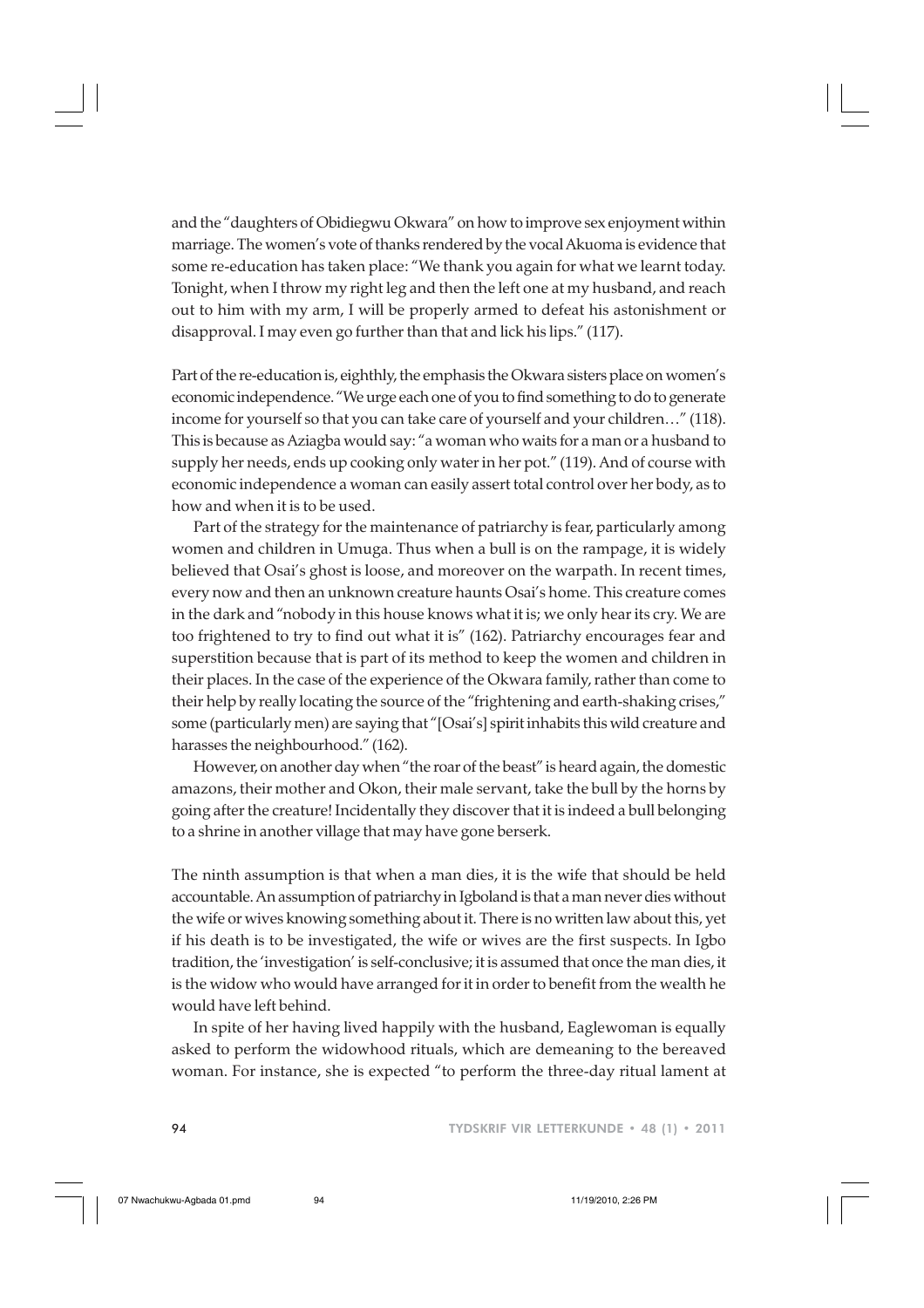cockcrow, after the burial." (161). During this time she is supposed to howl "like a hyena for three days." However, her daughters intervene wondering "why on earth" Umuga should "want to sustain such a horrible custom" (161).

Ironically, it is the *umuada* (ex-maidens married out of Umuga) that insist on Eaglewoman performing the "horrible custom" in addition to the locusts they turn out to be at the burial of Josiah Okwara. For more than two weeks the *umuada* descend on the bereaved family "eating and drinking in my house at my expense, without giving a thought to my agony or depression." Not only are they guzzlers, "they complained that the food given them was not big enough. Sometimes they rejected the food, threatening to desert the funeral rites and rituals." For Eaglewoman, it is real torture. For instance, "the one-year mourning period I was confined at home aggravated the pain in my knees. See where it has left me." (161).

The final and tenth assumption is that no woman is worth her achievement except she surrenders her body in exchange for progress or promotion at work. One of the odds against women in a typical Nigerian workplace is what some of their male bosses take them to be. Even when such women show evidence of some acumen, their promotion in the job place is often predicated on the amount of sexual gratification they are willing to grant their male superiors. This is Adanna's case, even in a university setting where promotion is supposed to be largely based on intellectual productivity. As Nnenne reminds her other sisters as they take a march round the village, "You remember Adanna had to leave her university job to form a Non-Governmental Organization (NGO). Her action was a result of the harrowing experience she went through in her university, especially in her department." (203).

Adanna used to be a hardworking academic but she is however shoved out of the university system "more or less by a lustful and spent professor who headed her department at the time. He couldn't forgive her for spurning his amorous advances" (206). Nnenne complains to her sisters that she is so concerned about the female students who are "rather more vulnerable" to sexual harassment at school. The truth is that at work or school, "sexism brandishes its tyrannical side like a weapon, against woman" (205). Such is Adanna's commitment to gender equity that she founds an NGO called Gender Equity Watch (GEW) with which she "promotes qualitative research into gender issues and the dissemination of that research to government and its agencies, to industries and the private sector, in general." (208).

#### **Conclusion**

Akachi Adimora-Ezeigbo is a writer committed to the conscientization of fellow women and the enlightenment of men. Her tenor is controlled, mature and persuasive. One agrees with Femi Osofisan (2004: 39) who remarks that while Ezeigbo may be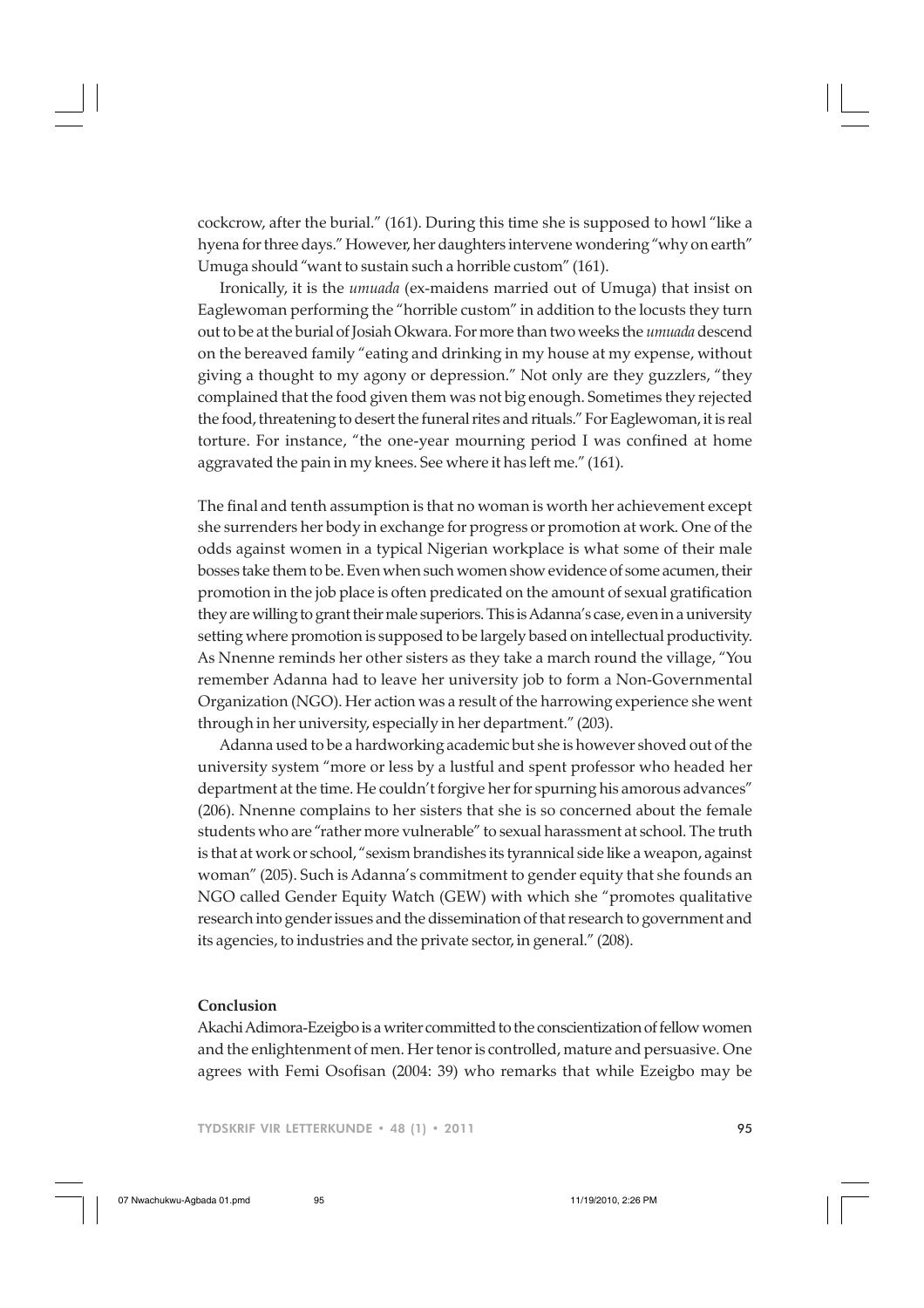"vociferous" in insisting on the "empowerment of women" and also in her condemnation of "their marginalization in a male-dominated society," she is not "for all that an iconoclast or phallophobist. She protests and denounces, but her goal is negotiation, compromise, reconciliation." In fact her pitch in *Children of the Eagle* reminds one of the Egyptian writer, Alifa Rifaat, who while not confronting Islamism, slightly parts her veil to whisper veritable protests into the ears of Moslem husbands in which she urges them not to deny the humanity of their wives (Nwachukwu-Agbada 1990: 108–10).

In *Children of the Eagle* Ezeigbo propounds 'daughteronomy' by using four sisters as vehicles of dispersing the nebulous clouds of patriarchy over a part of Igboland. The four daughters of the Okwara couple, enjoy sisterhood, and with their sisterhood they launch out a quiet reform of the retrogressive traditions in Umuga. Each of these women may have had her own marital problems, probably with the exception of Nnenne; they, however, come to Umuga for a few days casting behind them these problems just to unmask patriarchy and its assumptions. The impression they create is that so much can be achieved by women in a bid to weaken patriarchy, in the effort to raise the consciousness of the rural women, to challenge non-progressive customs, to repudiate certain assumptions and to enrich the material and sexual lives of women. This Ezeigbo does through her implementation of the feminism of re-education.

#### **Notes**

- 1. This is a lightly revised version of a paper presented at the African Literature Association Conference held at Western Illinois University, Macomb, Illinois USA, 22–27 April 2008.
- 2. The plot of the novel centres on the Josiah Okwara family, now run by Ugonwanyi (Eaglewoman), a strong but responsible wife who although loyal to her husband and the culture, nevertheless took decisions that placed her in a class of her own. In a culture in which inheritance is patrilineal, Eaglewoman is anxious over who will take over from her since Osai (Josiah), her husband, was already dead and the many daughters were married off. The only one, one who could stand in for the family is not the many Okwara daughters – even all of them together – but a boy borne out of wedlock by one of the daughters. It is against this cultural contradiction, its injustices and assumptions that Adimora-Ezeigbo directs her novel. Henceforth page references refer to *Children of the Eagle*.

#### **Works cited**

Adimora-Ezeigbo, Akachi. 1996. *The Last of the Strong Ones*. Lagos: Vista Books.

- \_\_\_\_\_. 2001. *House of Symbols*. Lagos: Oracle Books Ltd.
- \_\_\_\_\_. 2002. *Children of the Eagle*. Lagos: Vista Books.
- Amadiume, Ifi. 1987. *Male Daughters, Female Husbands: Gender and Sex in an African Society*. London: Zed Books.
- Barry, Peter. 2002. *Beginning Theory: An Introduction to Literary and Cultural Theory*. Manchester: Manchester University Press.
- *Christian Community Bible* (Catholic Pastoral Edition). 2004. Bernado Hurault (ed.). Queson City (Philippines).
- Davies, Carole B.1986. An introduction: Feminist consciousness and African literary criticism. In Carole Boyce Davies and Anne A. Graves (eds.). *Ngambika: Studies of Women in African Literature*. New Jersey: Africa World Press, 1–23.